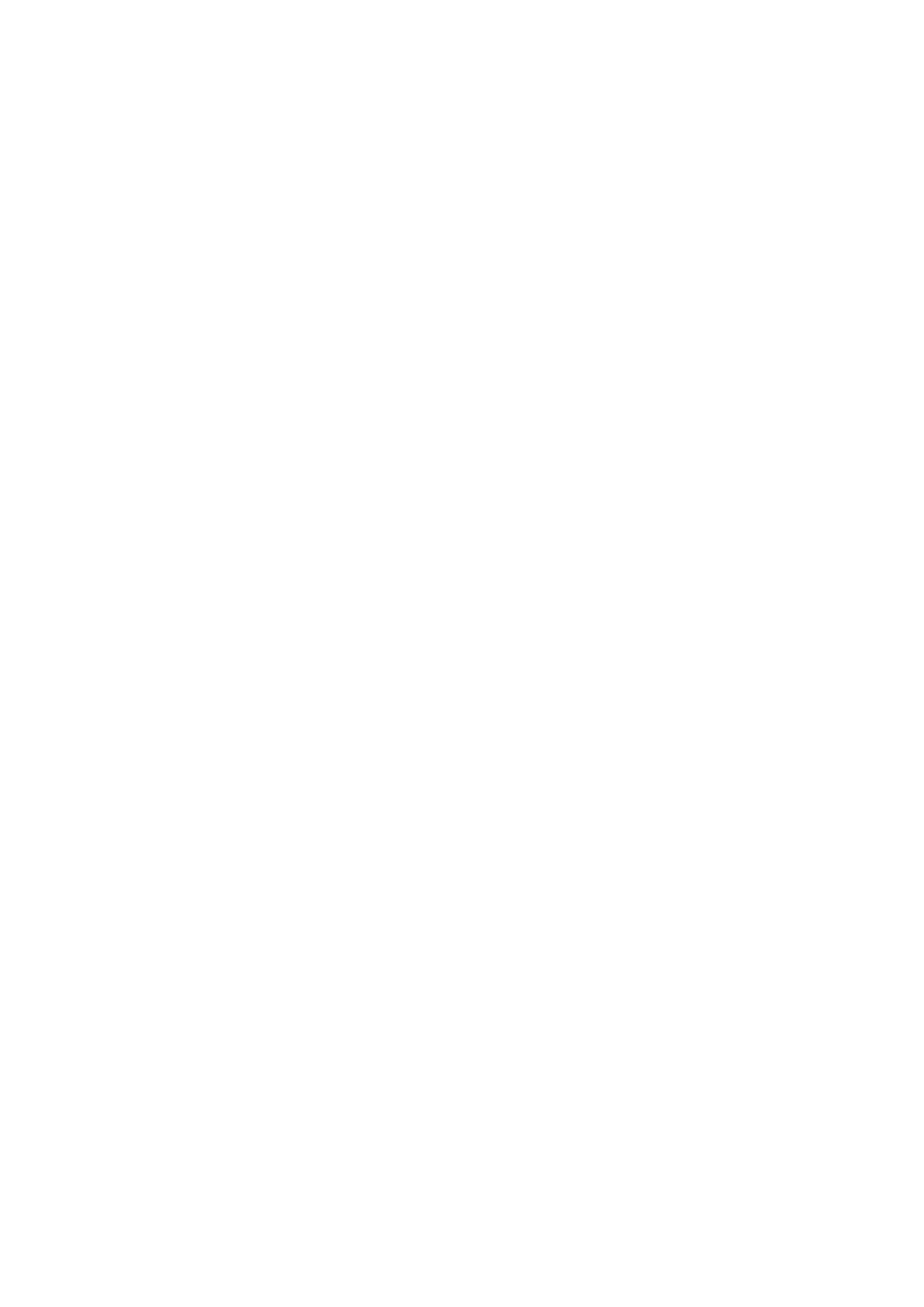## **3. Results.**

The resonance bodies is formed from bars with diminishing variable sections (exponential, by steps, in the shape of a truncated cone) The acoustic chain is formed from two or more resonance bodies which are fastened together by a screw and it is excited by a piezoelectric transducer with a resonant frequency of ultrasonic propagation through the material bar. In fig. 1 it is presented a resonance body with variable section by steps. In fig. 2 it is presented a resonance body with variable section by steps connected by circular radius  $r_{ac}$ . In fig. 3 it is presented a resonance body with variable section by step connected by exponential radius. In fig. 4 it is presented a resonance body with variable section in the shape of a truncated cone. With the help of the calculation program and a presented method we have obtained the following conclusions:

 $\rightarrow$  measured the resonance frequency of these resonance bodies by using the echo method of an ultrasound which has a variable frequency. We determined the maximum echo;

 $\rightarrow$  determined the propagation velocity, through calculation, for these resonance bodies by  $v = \lambda$  f and compared with the geometrical dimensions for make a verification of this method with experimental results.

 $\rightarrow$  determined the shapes of the vibration amplitude variation in Ox direction given by  $\zeta^1$  curve. Notice the null vibration point where it is possible to catch the mechanical ensemble.

 $\rightarrow$  determined the areas of the resonance bodies sections which are given by expression  $\sqrt{\frac{\Lambda(z_p)}{\Lambda}} \cdot 10^2$  $(z_p)$  $\frac{\sqrt{p}}{\pi}$ .  $\frac{A(z_p)}{P} \cdot 10^2$ ;

 $\rightarrow$  determined the points with maximum demand; experiments have also shown that because high level of mechanical tension, when acoustic systems are subjected to high ultrasonic fields they break or fissure along the points with maximum demand.

 $\rightarrow$  determined the influence of the variation of geometrical dimensions on the shapes of mechanical tensions and on the position of the null vibration point.

 $\rightarrow$  determined the mechanical tensions in the resonance bodies which are given by  $(\Delta \zeta_{1p}) \cdot 10^{-2}$ , where  $\Delta \zeta 1(x,t) = \frac{d}{dx} \zeta_1(x,t)$  $\frac{d}{dx} \zeta_1(x,t)$ .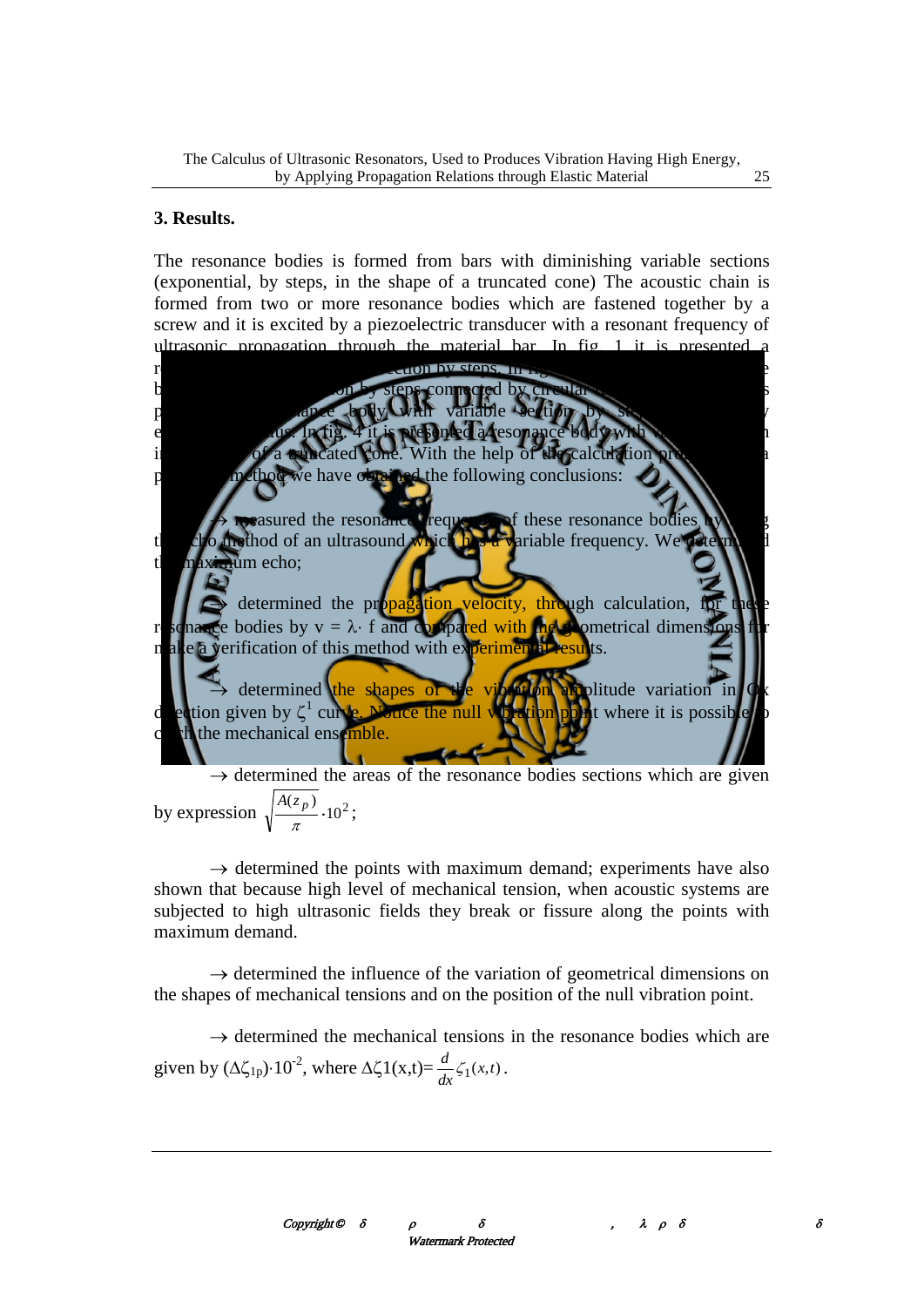We observe that the mechanical tension is at its maximum immediately after the section step jump takes place, while its level is mitigated when the passage between two sections happens through a connection radius.

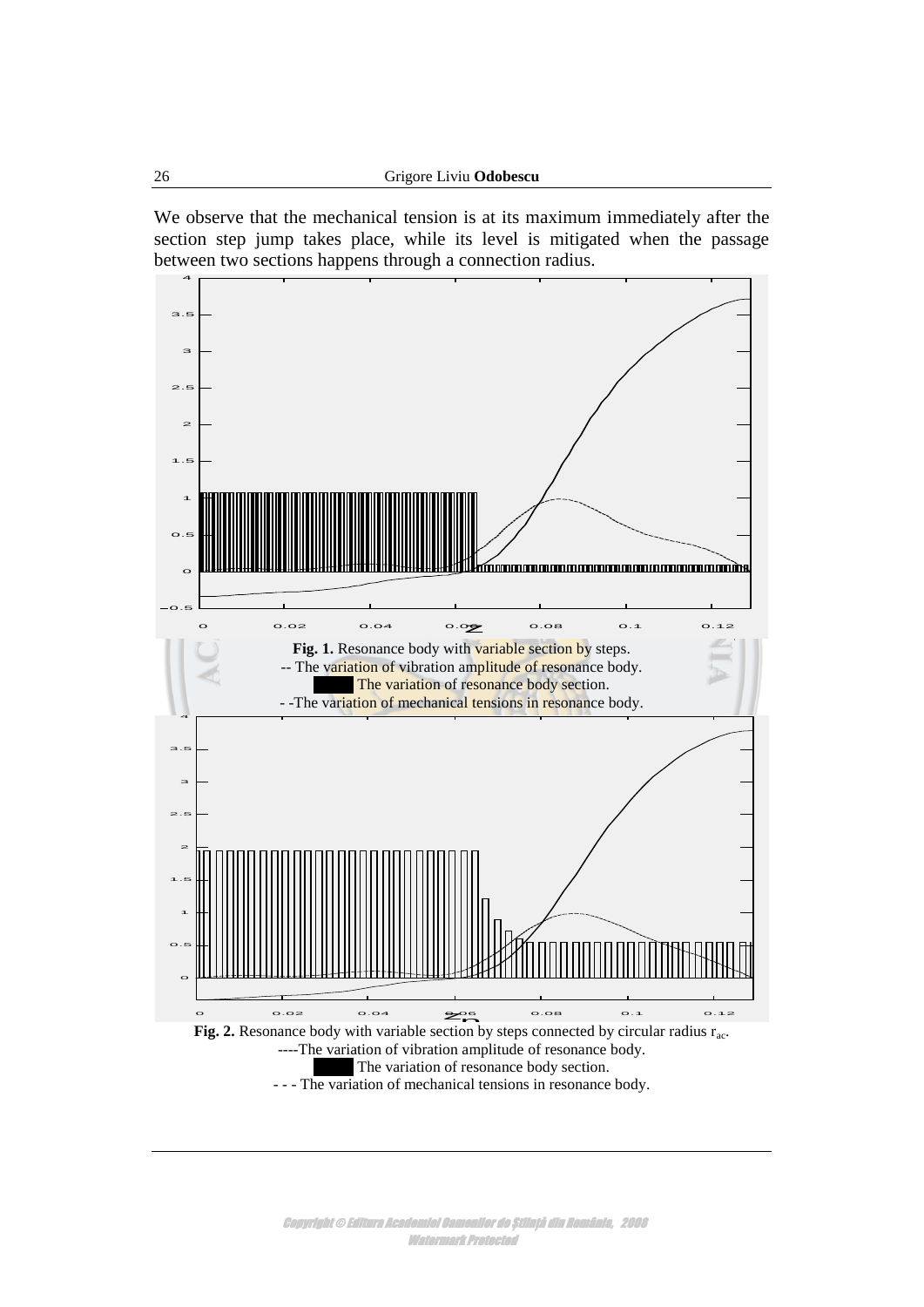